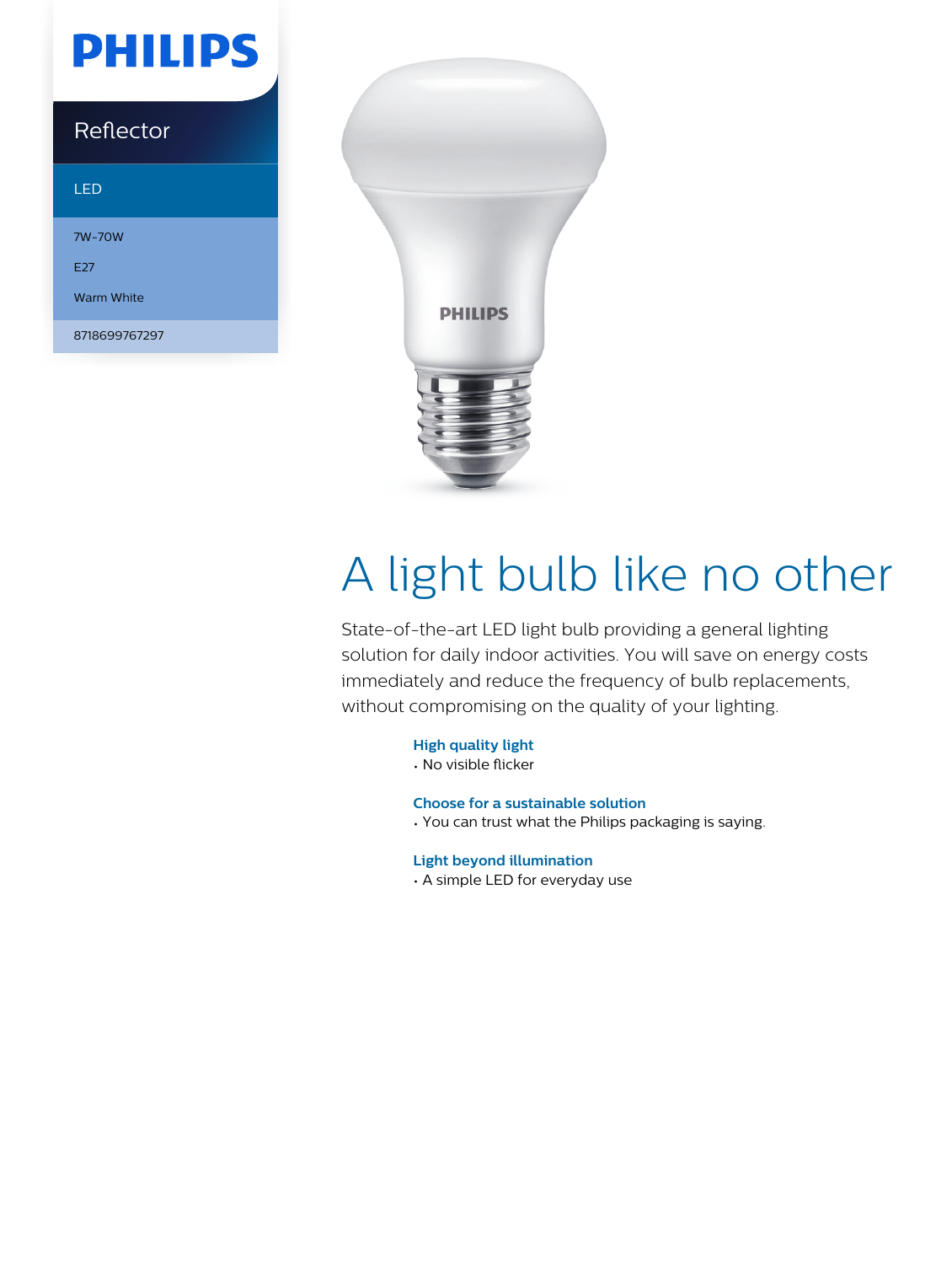### **Highlights**

#### **No visible flicker**

When your light flickers in quick succession it could be hard on the eyes, cause headaches, and even set off an attack for those with photosensitive epilepsy. It's both unpleasant and unnecessary. LEDs can flicker because of their rapid response to the driver current. However, because Philips LEDs are designed so that variations in your driver current's output are minimized, they eliminate the factors that cause flicker. So, you won't see it, not even a hint.

#### **No UV or IR**

The beam of light is free of infra-red meaning no heat is radiated, and no ultra-violet light means that fabric and items under this light wonφηt fade.

#### **A simple LED for everyday use**



The Philips everyday LED is the perfect bulb for your basic lighting needs. It provides the beautiful light and dependable performance you expect from LED at an affordable price.

## Specifications

#### **Bulb characteristics**

- Dimmable: No
- Intended use: Indoor
- Lamp shape: Non directional reflector
- Socket: E27
- Technology: LED

#### **Bulb dimensions**

- Height: 10.2 cm
- Weight: 0.045 kg
- Width: 6.3 cm

#### **Durability**

- Average life (at 2.7 hrs/day): 15 year(s)
- Lumen maintenance factor: 70%
- Nominal lifetime: 15,000 hour(s)
- Number of switch cycles: 50,000

#### **Light characteristics**

- Beam angle: 120 degree(s)
- Color consistency: 6SDCM
- Color rendering index (CRI): 80
- Color temperature: 2700 K
- Light Color Category: Warm White
- Nominal luminous flux: 680 lumen
- Starting time: <0.5 s
- Warm-up time to 60% light: Instant full light

#### **Miscellaneous**

• EyeComfort: Yes

#### **Other characteristics**

- Lamp current: 55 mA
- Efficacy: 97 lm/W

#### **Packaging information**

- EAN: 8718699767297
- EOC: 871869976729700
- Product title: LED 7W E27 2700K 230V R63 AU

#### **Power consumption**

- Power factor: 0.5
- Voltage: 220-240 V
- Wattage: 7 W
- Wattage equivalent: 70 W

#### **Product dimensions & weight**

• Length: 10.2 cm

#### **Rated values**

- Rated beam angle: 120 degree(s)
- Rated lifetime: 15,000 hour(s)
- Rated luminous flux: 680 lumen
- Rated peak intensity: NA cd
- Rated power: 7 W

#### **Technical specifications**

• Frequency: 50-60 Hz